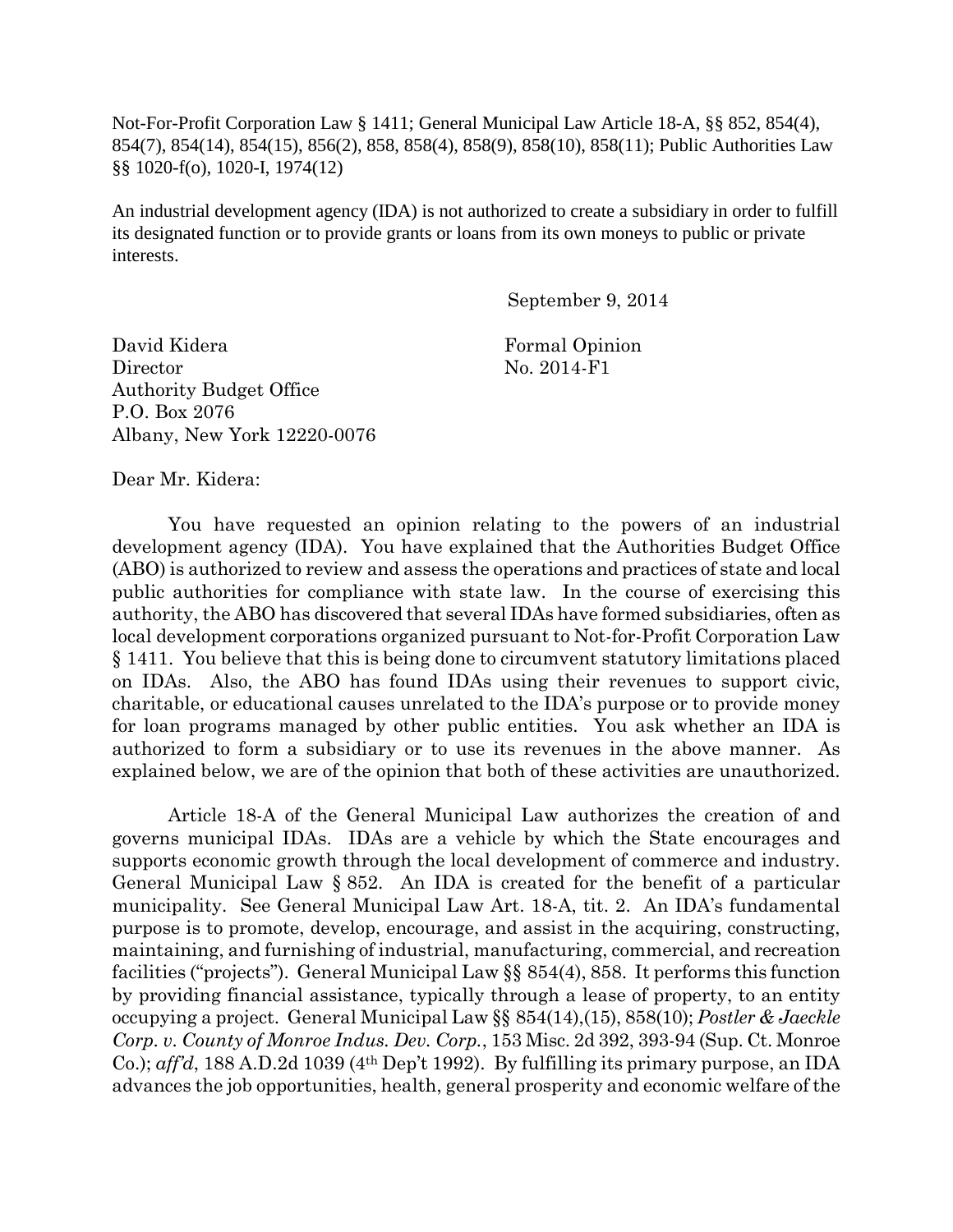people of the state of New York and improves their recreation opportunities, prosperity and standard of living. General Municipal Law § 858.

To accomplish its functions, an IDA is granted numerous powers by statute. The powers of an IDA include the following:

- To acquire, hold, and dispose of personal property for its corporate purposes;
- To acquire and to use real property necessary for its corporate purposes;
- To dispose of its real property;
- To make bylaws for the regulation of the use of a project or projects;
- To make contracts and leases, and to execute instruments necessary or convenient with any person, firm, partnership, or corporation, either public or private;
- To acquire, construct, reconstruct, lease, improve, maintain, equip, or furnish one or more projects;
- To accept gifts, grants, loans, or contributions from, and enter into contracts or other transactions with, federal or state agencies, municipalities, public or private corporations, or other legal entities, and to use such gifts, grants, loans, or contributions for its corporate purposes;
- To borrow money, to issue bonds, and to provide for the rights of bondholders;
- To grant options to renew a lease with respect to a project and to grant options to buy a project at a price the IDA deems desirable;
- To enter into agreements requiring payments in lieu of taxes; and
- To do all things necessary or convenient to carry out its purposes and to exercise the powers expressly given by Article 18-A. General Municipal Law § 858.

An IDA is a corporate governmental agency constituted as a public benefit corporation. General Municipal Law § 856(2). It is a creature of statute. *Matter of AG-II Acquisition Corp. v. Bd. of Assessors of Co. of Nassau*, 21 Misc. 3d 543, 545 (Sup. Ct. Nassau Co. 2008). As such, an IDA has only the powers granted by express or necessarily implied legislative delegation. *See Matter of Flynn v. State Ethics Com'n*, 87 N.Y.2d 199, 202 (1995).

With respect to your first question, nothing in the enabling statutes governing IDAs expressly authorizes the creation of a subsidiary – a power explicitly granted other public benefit corporations, *see*, *e.g.*, Public Authorities Law §§ 1020-f(o), 1020-i (LIPA); *id*. § 1974 (12) (Battery City Park Authority). Moreover, an IDA is fully able to fulfill its purpose without creating a subsidiary and thus the power to create a